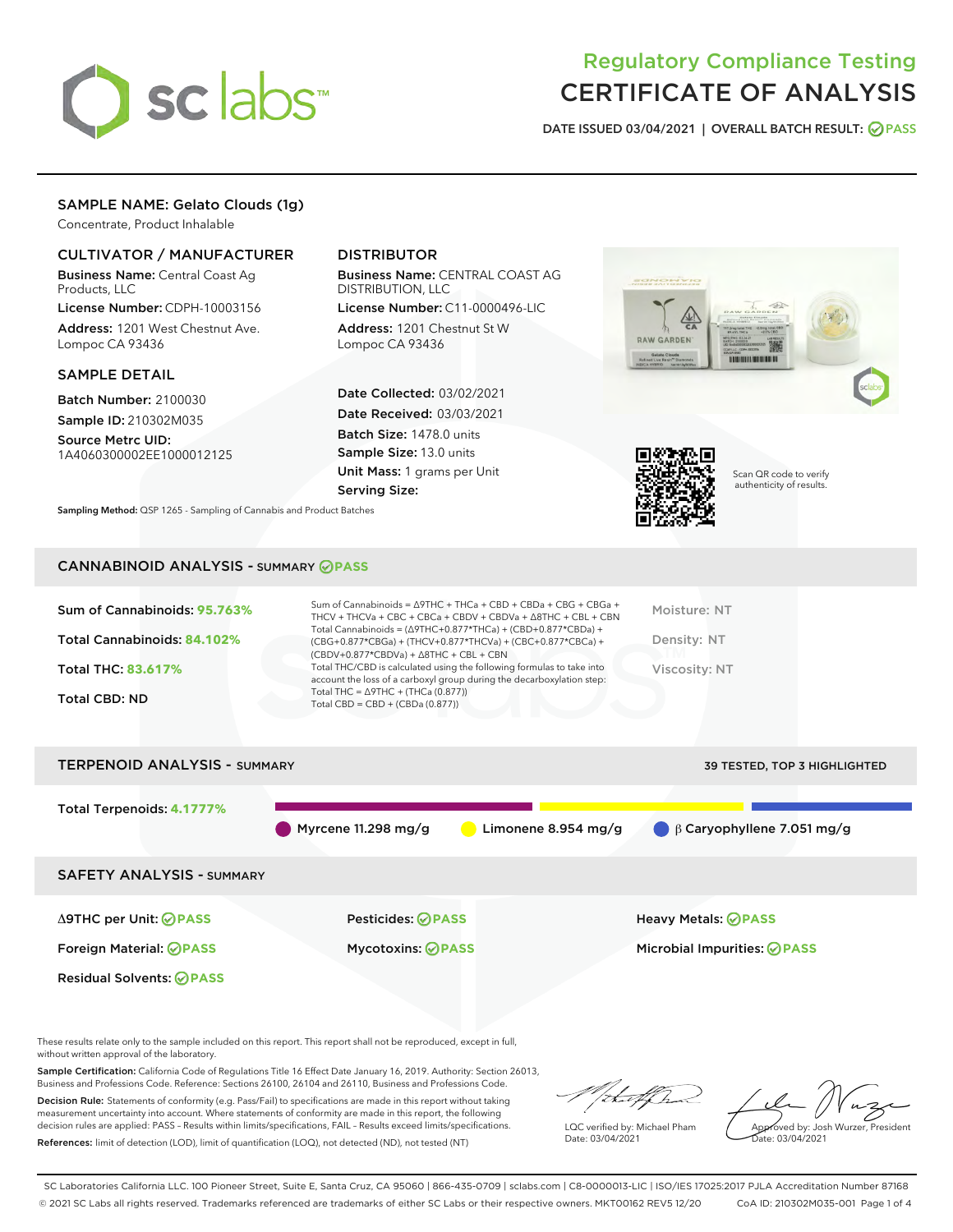



GELATO CLOUDS (1G) | DATE ISSUED 03/04/2021 | OVERALL BATCH RESULT: 2 PASS

## CANNABINOID TEST RESULTS - 03/04/2021 2 PASS

Tested by high-performance liquid chromatography with diode-array detection (HPLC-DAD). **Method:** QSP 1157 - Analysis of Cannabinoids by HPLC-DAD

TOTAL CANNABINOIDS: **84.102%** Total Cannabinoids (Total THC) + (Total CBD) +

(Total CBG) + (Total THCV) + (Total CBC) + (Total CBDV) + ∆8THC + CBL + CBN

TOTAL THC: **83.617%** Total THC (∆9THC+0.877\*THCa)

TOTAL CBD: ND

Total CBD (CBD+0.877\*CBDa)

TOTAL CBG: 0.11% Total CBG (CBG+0.877\*CBGa) TOTAL THCV: 0.289% Total THCV (THCV+0.877\*THCVa)

TOTAL CBC: 0.086% Total CBC (CBC+0.877\*CBCa)

TOTAL CBDV: ND Total CBDV (CBDV+0.877\*CBDVa)

| <b>COMPOUND</b>            | LOD/LOQ<br>(mg/g) | <b>MEASUREMENT</b><br><b>UNCERTAINTY</b><br>(mg/g) | <b>RESULT</b><br>(mg/g) | <b>RESULT</b><br>(%) |
|----------------------------|-------------------|----------------------------------------------------|-------------------------|----------------------|
| <b>THCa</b>                | 0.05/0.14         | ±24.213                                            | 942.15                  | 94.215               |
| <b>A9THC</b>               | 0.06/0.26         | ±0.341                                             | 9.90                    | 0.990                |
| <b>THCVa</b>               | 0.07 / 0.20       | ±0.157                                             | 3.30                    | 0.330                |
| <b>CBGa</b>                | 0.1/0.2           | ±0.07                                              | 1.3                     | 0.13                 |
| <b>CBCa</b>                | 0.07 / 0.28       | ±0.048                                             | 0.98                    | 0.098                |
| $\triangle$ 8THC           | 0.1/0.4           | N/A                                                | <b>ND</b>               | <b>ND</b>            |
| <b>THCV</b>                | 0.1/0.2           | N/A                                                | <b>ND</b>               | <b>ND</b>            |
| <b>CBD</b>                 | 0.07/0.29         | N/A                                                | <b>ND</b>               | <b>ND</b>            |
| <b>CBDa</b>                | 0.02/0.19         | N/A                                                | <b>ND</b>               | <b>ND</b>            |
| <b>CBDV</b>                | 0.04 / 0.15       | N/A                                                | <b>ND</b>               | <b>ND</b>            |
| <b>CBDVa</b>               | 0.03/0.53         | N/A                                                | <b>ND</b>               | <b>ND</b>            |
| <b>CBG</b>                 | 0.06/0.19         | N/A                                                | <b>ND</b>               | <b>ND</b>            |
| <b>CBL</b>                 | 0.06 / 0.24       | N/A                                                | <b>ND</b>               | <b>ND</b>            |
| <b>CBN</b>                 | 0.1/0.3           | N/A                                                | <b>ND</b>               | <b>ND</b>            |
| <b>CBC</b>                 | 0.2 / 0.5         | N/A                                                | <b>ND</b>               | <b>ND</b>            |
| <b>SUM OF CANNABINOIDS</b> |                   |                                                    | 957.63 mg/g             | 95.763%              |

#### **UNIT MASS: 1 grams per Unit**

| ∆9THC per Unit                                                                            | 1120 per-package limit | 9.90 mg/unit   | <b>PASS</b> |  |
|-------------------------------------------------------------------------------------------|------------------------|----------------|-------------|--|
| <b>Total THC per Unit</b>                                                                 |                        | 836.17 mg/unit |             |  |
| <b>CBD per Unit</b>                                                                       |                        | <b>ND</b>      |             |  |
| <b>Total CBD per Unit</b>                                                                 |                        | <b>ND</b>      |             |  |
| Sum of Cannabinoids<br>per Unit                                                           |                        | 957.63 mg/unit |             |  |
| <b>Total Cannabinoids</b><br>per Unit                                                     |                        | 841.02 mg/unit |             |  |
| <b>MOISTURE TEST RESULT</b><br><b>VISCOSITY TEST RESULT</b><br><b>DENSITY TEST RESULT</b> |                        |                |             |  |

**MOISTURE TEST RESULT**

Not Tested

Not Tested

Not Tested

#### TERPENOID TEST RESULTS - 03/04/2021

Terpene analysis utilizing gas chromatography-flame ionization detection (GC-FID). Terpenes are the aromatic compounds that endow cannabis with their unique scent and effect. Following are the primary terpenes detected. **Method:** QSP 1192 - Analysis of Terpenoids by GC-FID

| <b>COMPOUND</b>         | LOD/LOQ<br>(mg/g) | <b>MEASUREMENT</b><br><b>UNCERTAINTY</b><br>(mg/g) | <b>RESULT</b><br>(mg/g)                         | <b>RESULT</b><br>$(\%)$ |
|-------------------------|-------------------|----------------------------------------------------|-------------------------------------------------|-------------------------|
| <b>Myrcene</b>          | 0.008 / 0.025     | ±0.1457                                            | 11.298                                          | 1.1298                  |
| Limonene                | 0.005 / 0.016     | ±0.1280                                            | 8.954                                           | 0.8954                  |
| $\upbeta$ Caryophyllene | 0.004 / 0.012     | ±0.2510                                            | 7.051                                           | 0.7051                  |
| Linalool                | 0.009 / 0.032     | ±0.1043                                            | 2.744                                           | 0.2744                  |
| $\alpha$ Pinene         | 0.005 / 0.017     | ±0.0167                                            | 1.943                                           | 0.1943                  |
| <b>β Pinene</b>         | 0.004 / 0.014     | ±0.0212                                            | 1.843                                           | 0.1843                  |
| $\alpha$ Humulene       | 0.009/0.029       | ±0.0552                                            | 1.719                                           | 0.1719                  |
| Ocimene                 | 0.011 / 0.038     | ±0.0512                                            | 1.596                                           | 0.1596                  |
| Fenchol                 | 0.010 / 0.034     | ±0.0461                                            | 1.192                                           | 0.1192                  |
| <b>Terpineol</b>        | 0.016 / 0.055     | ±0.0703                                            | 1.145                                           | 0.1145                  |
| Valencene               | 0.009 / 0.030     | ±0.0240                                            | 0.349                                           | 0.0349                  |
| <b>Borneol</b>          | 0.005 / 0.016     | ±0.0127                                            | 0.302                                           | 0.0302                  |
| trans-ß-Farnesene       | 0.008 / 0.025     | ±0.0099                                            | 0.279                                           | 0.0279                  |
| Guaiol                  | 0.009 / 0.030     | ±0.0126                                            | 0.267                                           | 0.0267                  |
| $\alpha$ Bisabolol      | 0.008 / 0.026     | ±0.0123                                            | 0.231                                           | 0.0231                  |
| Terpinolene             | 0.008 / 0.026     | ±0.0038                                            | 0.187                                           | 0.0187                  |
| Camphene                | 0.005 / 0.015     | ±0.0019                                            | 0.164                                           | 0.0164                  |
| Citronellol             | 0.003 / 0.010     | ±0.0077                                            | 0.158                                           | 0.0158                  |
| Fenchone                | 0.009 / 0.028     | ±0.0032                                            | 0.111                                           | 0.0111                  |
| Caryophyllene<br>Oxide  | 0.010 / 0.033     | ±0.0041                                            | 0.090                                           | 0.0090                  |
| <b>Nerolidol</b>        | 0.009 / 0.028     | ±0.0053                                            | 0.084                                           | 0.0084                  |
| <b>Geranyl Acetate</b>  | 0.004 / 0.014     | ±0.0011                                            | 0.026                                           | 0.0026                  |
| $\gamma$ Terpinene      | 0.006 / 0.018     | ±0.0004                                            | 0.025                                           | 0.0025                  |
| Nerol                   | 0.003 / 0.011     | ±0.0008                                            | 0.019                                           | 0.0019                  |
| Sabinene Hydrate        | 0.006 / 0.022     | N/A                                                | <loq< td=""><td><loq< td=""></loq<></td></loq<> | <loq< td=""></loq<>     |
| Sabinene                | 0.004 / 0.014     | N/A                                                | ND                                              | ND                      |
| $\alpha$ Phellandrene   | 0.006 / 0.020     | N/A                                                | <b>ND</b>                                       | ND                      |
| 3 Carene                | 0.005 / 0.018     | N/A                                                | <b>ND</b>                                       | ND                      |
| $\alpha$ Terpinene      | 0.005 / 0.017     | N/A                                                | <b>ND</b>                                       | ND                      |
| p-Cymene                | 0.005/0.016       | N/A                                                | <b>ND</b>                                       | ND                      |
| Eucalyptol              | 0.006 / 0.018     | N/A                                                | ND                                              | ND                      |
| (-)-Isopulegol          | 0.005 / 0.016     | N/A                                                | ND                                              | ND                      |
| Camphor                 | 0.006 / 0.019     | N/A                                                | ND                                              | ND                      |
| Isoborneol              | 0.004 / 0.012     | N/A                                                | ND                                              | ND                      |
| Menthol                 | 0.008 / 0.025     | N/A                                                | ND                                              | ND                      |
| $R-(+)$ -Pulegone       | 0.003 / 0.011     | N/A                                                | ND                                              | ND                      |
| Geraniol                | 0.002 / 0.007     | N/A                                                | ND                                              | ND                      |
| $\alpha$ Cedrene        | 0.005 / 0.016     | N/A                                                | ND                                              | ND                      |
| Cedrol                  | 0.008 / 0.027     | N/A                                                | ND                                              | ND                      |
| <b>TOTAL TERPENOIDS</b> |                   |                                                    | 41.777 mg/g                                     | 4.1777%                 |

SC Laboratories California LLC. 100 Pioneer Street, Suite E, Santa Cruz, CA 95060 | 866-435-0709 | sclabs.com | C8-0000013-LIC | ISO/IES 17025:2017 PJLA Accreditation Number 87168 © 2021 SC Labs all rights reserved. Trademarks referenced are trademarks of either SC Labs or their respective owners. MKT00162 REV5 12/20 CoA ID: 210302M035-001 Page 2 of 4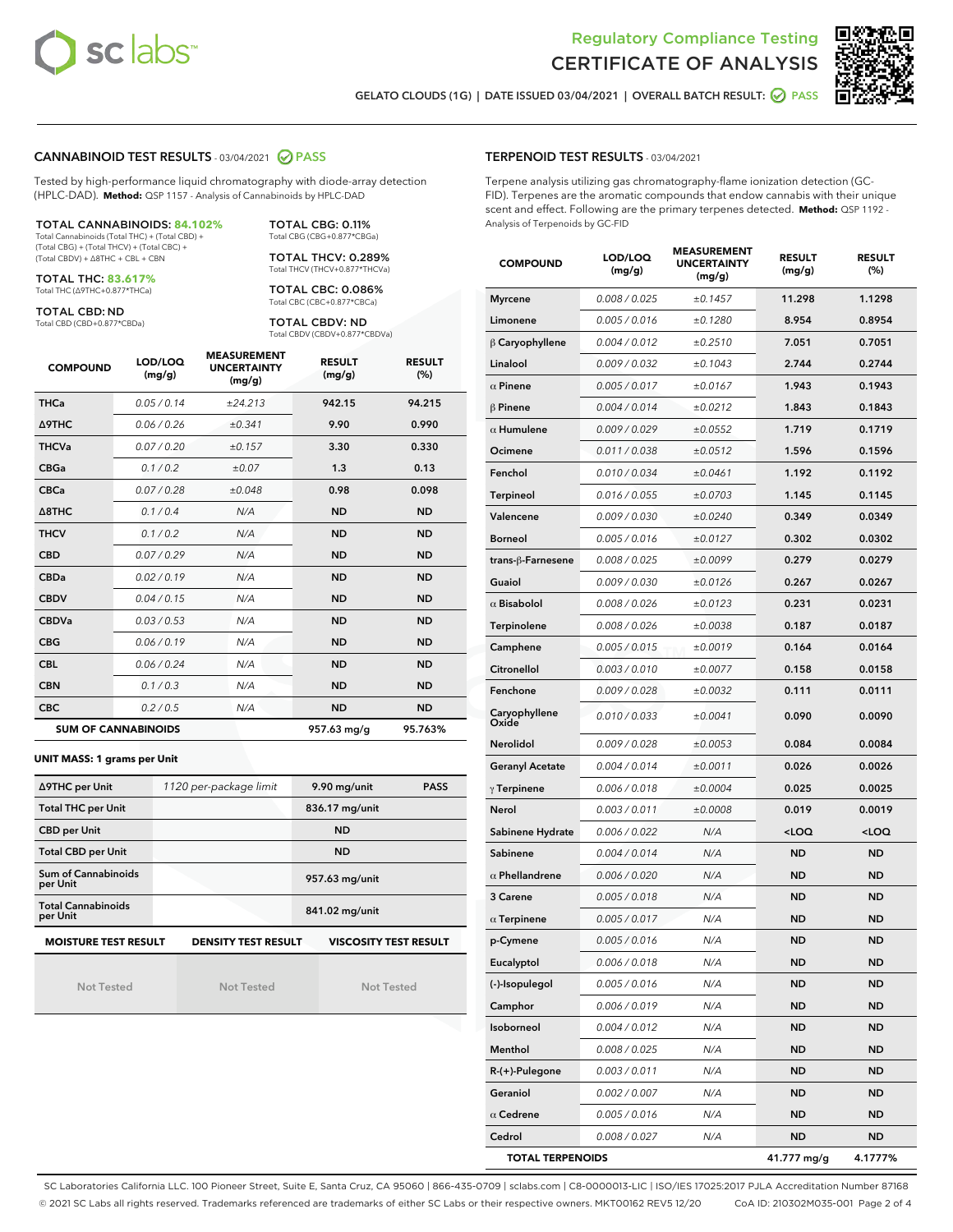



GELATO CLOUDS (1G) | DATE ISSUED 03/04/2021 | OVERALL BATCH RESULT: ● PASS

# CATEGORY 1 PESTICIDE TEST RESULTS - 03/04/2021 2 PASS

Pesticide and plant growth regulator analysis utilizing high-performance liquid chromatography-mass spectrometry (HPLC-MS) or gas chromatography-mass spectrometry (GC-MS). \*GC-MS utilized where indicated. **Method:** QSP 1212 - Analysis of Pesticides and Mycotoxins by LC-MS or QSP 1213 - Analysis of Pesticides by GC-MS

| <b>COMPOUND</b>             | LOD/LOQ<br>$(\mu g/g)$ | <b>ACTION</b><br><b>LIMIT</b><br>$(\mu g/g)$ | <b>MEASUREMENT</b><br><b>UNCERTAINTY</b><br>$(\mu g/g)$ | <b>RESULT</b><br>$(\mu g/g)$ | <b>RESULT</b> |
|-----------------------------|------------------------|----------------------------------------------|---------------------------------------------------------|------------------------------|---------------|
| Aldicarb                    | 0.03 / 0.08            | $\ge$ LOD                                    | N/A                                                     | <b>ND</b>                    | <b>PASS</b>   |
| Carbofuran                  | 0.02 / 0.05            | $\ge$ LOD                                    | N/A                                                     | <b>ND</b>                    | <b>PASS</b>   |
| Chlordane*                  | 0.03 / 0.08            | $\ge$ LOD                                    | N/A                                                     | <b>ND</b>                    | <b>PASS</b>   |
| Chlorfenapyr*               | 0.03/0.10              | $\ge$ LOD                                    | N/A                                                     | <b>ND</b>                    | <b>PASS</b>   |
| Chlorpyrifos                | 0.02 / 0.06            | $\ge$ LOD                                    | N/A                                                     | <b>ND</b>                    | <b>PASS</b>   |
| Coumaphos                   | 0.02 / 0.07            | $\ge$ LOD                                    | N/A                                                     | <b>ND</b>                    | <b>PASS</b>   |
| Daminozide                  | 0.02 / 0.07            | $\ge$ LOD                                    | N/A                                                     | <b>ND</b>                    | <b>PASS</b>   |
| <b>DDVP</b><br>(Dichlorvos) | 0.03/0.09              | $\ge$ LOD                                    | N/A                                                     | <b>ND</b>                    | <b>PASS</b>   |
| Dimethoate                  | 0.03 / 0.08            | $\ge$ LOD                                    | N/A                                                     | <b>ND</b>                    | <b>PASS</b>   |
| Ethoprop(hos)               | 0.03/0.10              | $\ge$ LOD                                    | N/A                                                     | <b>ND</b>                    | <b>PASS</b>   |
| Etofenprox                  | 0.02/0.06              | $>$ LOD                                      | N/A                                                     | <b>ND</b>                    | <b>PASS</b>   |
| Fenoxycarb                  | 0.03 / 0.08            | $>$ LOD                                      | N/A                                                     | <b>ND</b>                    | <b>PASS</b>   |
| Fipronil                    | 0.03 / 0.08            | $>$ LOD                                      | N/A                                                     | <b>ND</b>                    | <b>PASS</b>   |
| Imazalil                    | 0.02 / 0.06            | $\ge$ LOD                                    | N/A                                                     | <b>ND</b>                    | <b>PASS</b>   |
| <b>Methiocarb</b>           | 0.02 / 0.07            | $\ge$ LOD                                    | N/A                                                     | <b>ND</b>                    | <b>PASS</b>   |
| Methyl<br>parathion         | 0.03/0.10              | $\ge$ LOD                                    | N/A                                                     | <b>ND</b>                    | <b>PASS</b>   |
| <b>Mevinphos</b>            | 0.03/0.09              | $\ge$ LOD                                    | N/A                                                     | <b>ND</b>                    | <b>PASS</b>   |
| Paclobutrazol               | 0.02 / 0.05            | $\ge$ LOD                                    | N/A                                                     | <b>ND</b>                    | <b>PASS</b>   |
| Propoxur                    | 0.03/0.09              | $\ge$ LOD                                    | N/A                                                     | <b>ND</b>                    | <b>PASS</b>   |
| Spiroxamine                 | 0.03 / 0.08            | $\ge$ LOD                                    | N/A                                                     | <b>ND</b>                    | <b>PASS</b>   |
| Thiacloprid                 | 0.03/0.10              | $\ge$ LOD                                    | N/A                                                     | <b>ND</b>                    | <b>PASS</b>   |

#### CATEGORY 2 PESTICIDE TEST RESULTS - 03/04/2021 @ PASS

| <b>COMPOUND</b>   | LOD/LOQ<br>$(\mu g/g)$ | <b>ACTION</b><br><b>LIMIT</b><br>$(\mu g/g)$ | <b>MEASUREMENT</b><br><b>UNCERTAINTY</b><br>$(\mu g/g)$ | <b>RESULT</b><br>$(\mu g/g)$ | <b>RESULT</b> |
|-------------------|------------------------|----------------------------------------------|---------------------------------------------------------|------------------------------|---------------|
| Abamectin         | 0.03/0.10              | 0.1                                          | N/A                                                     | <b>ND</b>                    | <b>PASS</b>   |
| Acephate          | 0.02/0.07              | 0.1                                          | N/A                                                     | <b>ND</b>                    | <b>PASS</b>   |
| Acequinocyl       | 0.02/0.07              | 0.1                                          | N/A                                                     | <b>ND</b>                    | <b>PASS</b>   |
| Acetamiprid       | 0.02/0.05              | 0.1                                          | N/A                                                     | <b>ND</b>                    | <b>PASS</b>   |
| Azoxystrobin      | 0.02/0.07              | 0.1                                          | N/A                                                     | <b>ND</b>                    | <b>PASS</b>   |
| <b>Bifenazate</b> | 0.01/0.04              | 0.1                                          | N/A                                                     | <b>ND</b>                    | <b>PASS</b>   |
| <b>Bifenthrin</b> | 0.02/0.05              | 3                                            | N/A                                                     | <b>ND</b>                    | <b>PASS</b>   |
| <b>Boscalid</b>   | 0.03/0.09              | 0.1                                          | N/A                                                     | <b>ND</b>                    | <b>PASS</b>   |

# CATEGORY 2 PESTICIDE TEST RESULTS - 03/04/2021 continued

| <b>COMPOUND</b>               | <b>LOD/LOQ</b><br>$(\mu g/g)$ | <b>ACTION</b><br><b>LIMIT</b><br>(µg/g) | <b>MEASUREMENT</b><br><b>UNCERTAINTY</b><br>(µg/g) | <b>RESULT</b><br>(µg/g) | <b>RESULT</b> |
|-------------------------------|-------------------------------|-----------------------------------------|----------------------------------------------------|-------------------------|---------------|
| Captan                        | 0.19/0.57                     | 0.7                                     | N/A                                                | ND                      | <b>PASS</b>   |
| Carbaryl                      | 0.02 / 0.06                   | 0.5                                     | N/A                                                | ND                      | <b>PASS</b>   |
| Chlorantranilip-<br>role      | 0.04 / 0.12                   | 10                                      | N/A                                                | ND                      | <b>PASS</b>   |
| Clofentezine                  | 0.03/0.09                     | 0.1                                     | N/A                                                | <b>ND</b>               | <b>PASS</b>   |
| Cyfluthrin                    | 0.12 / 0.38                   | $\overline{2}$                          | N/A                                                | ND                      | <b>PASS</b>   |
| Cypermethrin                  | 0.11 / 0.32                   | $\mathbf{1}$                            | N/A                                                | ND                      | <b>PASS</b>   |
| <b>Diazinon</b>               | 0.02 / 0.05                   | 0.1                                     | N/A                                                | ND                      | <b>PASS</b>   |
| Dimethomorph                  | 0.03 / 0.09                   | 2                                       | N/A                                                | ND                      | <b>PASS</b>   |
| Etoxazole                     | 0.02 / 0.06                   | 0.1                                     | N/A                                                | ND                      | <b>PASS</b>   |
| Fenhexamid                    | 0.03 / 0.09                   | 0.1                                     | N/A                                                | ND                      | <b>PASS</b>   |
| Fenpyroximate                 | 0.02 / 0.06                   | 0.1                                     | N/A                                                | ND                      | <b>PASS</b>   |
| Flonicamid                    | 0.03 / 0.10                   | 0.1                                     | N/A                                                | ND                      | <b>PASS</b>   |
| Fludioxonil                   | 0.03/0.10                     | 0.1                                     | N/A                                                | ND                      | <b>PASS</b>   |
| Hexythiazox                   | 0.02 / 0.07                   | 0.1                                     | N/A                                                | ND                      | <b>PASS</b>   |
| Imidacloprid                  | 0.04 / 0.11                   | 5                                       | N/A                                                | ND                      | <b>PASS</b>   |
| Kresoxim-methyl               | 0.02 / 0.07                   | 0.1                                     | N/A                                                | ND                      | <b>PASS</b>   |
| <b>Malathion</b>              | 0.03 / 0.09                   | 0.5                                     | N/A                                                | ND                      | <b>PASS</b>   |
| Metalaxyl                     | 0.02 / 0.07                   | 2                                       | N/A                                                | ND                      | <b>PASS</b>   |
| Methomyl                      | 0.03 / 0.10                   | 1                                       | N/A                                                | ND                      | <b>PASS</b>   |
| Myclobutanil                  | 0.03 / 0.09                   | 0.1                                     | N/A                                                | ND                      | <b>PASS</b>   |
| Naled                         | 0.02 / 0.07                   | 0.1                                     | N/A                                                | ND                      | <b>PASS</b>   |
| Oxamyl                        | 0.04 / 0.11                   | 0.5                                     | N/A                                                | ND                      | <b>PASS</b>   |
| Pentachloronitro-<br>benzene* | 0.03 / 0.09                   | 0.1                                     | N/A                                                | ND                      | PASS          |
| Permethrin                    | 0.04 / 0.12                   | 0.5                                     | N/A                                                | ND                      | <b>PASS</b>   |
| Phosmet                       | 0.03 / 0.10                   | 0.1                                     | N/A                                                | ND                      | <b>PASS</b>   |
| Piperonylbu-<br>toxide        | 0.02 / 0.07                   | 3                                       | N/A                                                | ND                      | <b>PASS</b>   |
| Prallethrin                   | 0.03 / 0.08                   | 0.1                                     | N/A                                                | ND                      | <b>PASS</b>   |
| Propiconazole                 | 0.02 / 0.07                   | 0.1                                     | N/A                                                | ND                      | <b>PASS</b>   |
| Pyrethrins                    | 0.04 / 0.12                   | 0.5                                     | N/A                                                | ND                      | PASS          |
| Pyridaben                     | 0.02 / 0.07                   | 0.1                                     | N/A                                                | ND                      | PASS          |
| Spinetoram                    | 0.02 / 0.07                   | 0.1                                     | N/A                                                | ND                      | <b>PASS</b>   |
| Spinosad                      | 0.02 / 0.07                   | 0.1                                     | N/A                                                | ND                      | <b>PASS</b>   |
| Spiromesifen                  | 0.02 / 0.05                   | 0.1                                     | N/A                                                | <b>ND</b>               | <b>PASS</b>   |
| Spirotetramat                 | 0.02 / 0.06                   | 0.1                                     | N/A                                                | <b>ND</b>               | <b>PASS</b>   |
| Tebuconazole                  | 0.02 / 0.07                   | 0.1                                     | N/A                                                | ND                      | <b>PASS</b>   |
| Thiamethoxam                  | 0.03 / 0.10                   | 5                                       | N/A                                                | <b>ND</b>               | <b>PASS</b>   |
| Trifloxystrobin               | 0.03 / 0.08                   | 0.1                                     | N/A                                                | <b>ND</b>               | <b>PASS</b>   |